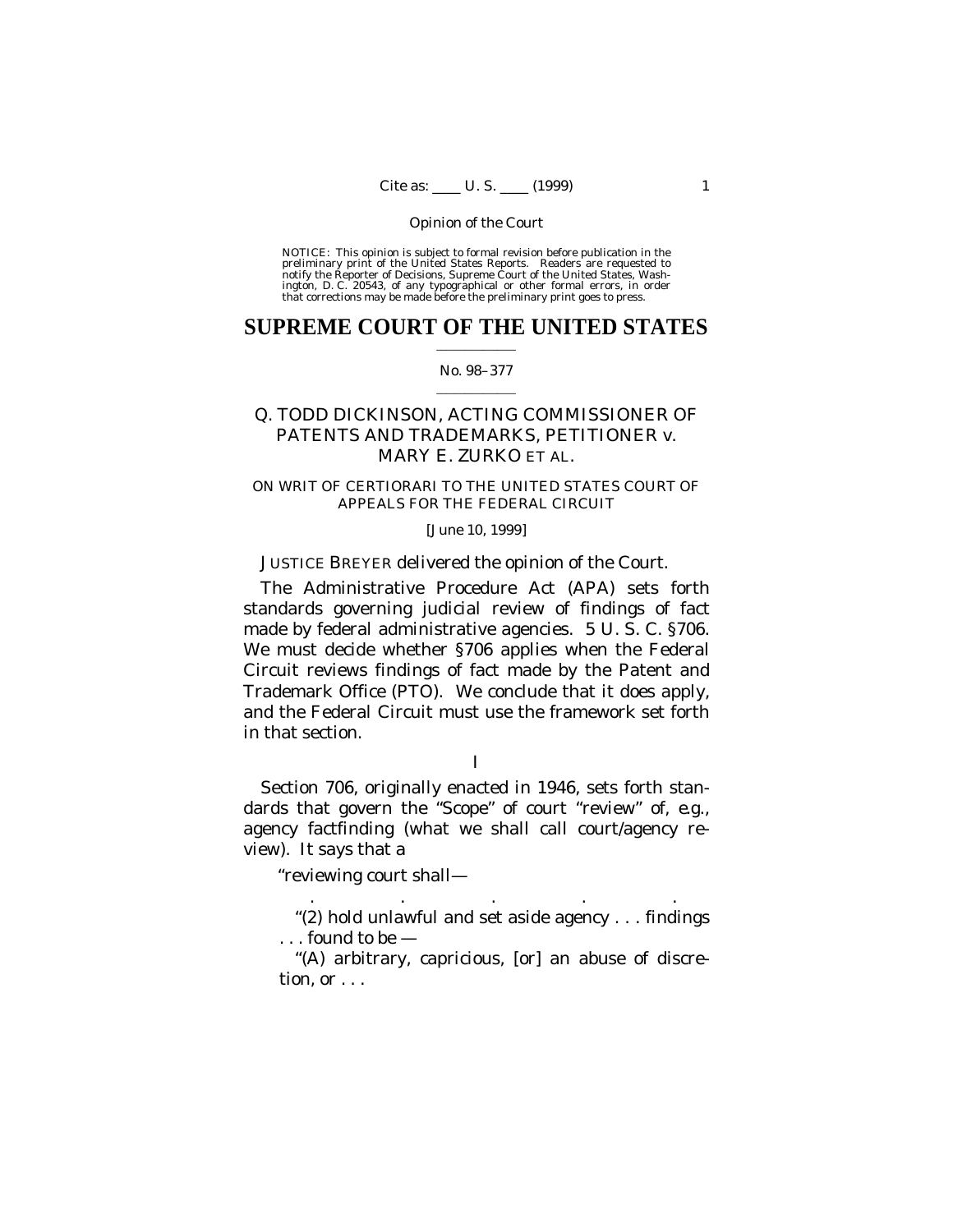### Opinion of the Court

. . . . .

"(E) unsupported by substantial evidence in a case subject to sections 556 and 557 of this title or otherwise reviewed on the record of an agency hearing provided by statute; . . .

"In making the foregoing determinations, the court shall review the whole record or those parts of it cited by a party  $\dots$ ."

. . . . .

Federal Rule of Civil Procedure 52(a) sets forth standards that govern appellate court review of findings of fact made by a district court judge (what we shall call court/court review). It says that the appellate court shall set aside those findings only if they are "clearly erroneous." Traditionally, this court/court standard of review has been considered somewhat stricter (*i.e.*, allowing somewhat closer judicial review) than the APA's court/agency standards. 2 K. Davis & R. Pierce, Administrative Law Treatise §11.2, p. 174 (3d ed. 1994) (hereinafter Davis & Peirce).

The Court of Appeals for the Federal Circuit believes that it should apply the "clearly erroneous" standard when it reviews findings of fact made by the PTO. *In re Zurko*, 142 F. 3d 1447, 1459 (1998) (case below). The Commissioner of Patents, the PTO's head believes to the contrary that ordinary APA court/agency standards apply. See *e.g.*, *In re Kemps*, 97 F. 3d 1427, 1430–1431 (CA Fed. 1996); *In re Napier*, 55 F. 3d 610, 614 (CA Fed. 1995); *In re Brana*, 51 F. 3d 1560, 1568–1569 (CA Fed. 1995).

The case before us tests these two competing legal views. Respondents applied for a patent upon a method for increasing computer security. The PTO patent examiner concluded that respondents' method was obvious in light of prior art, and so it denied the application. See 35 U. S. C. §103 (1994 ed., Supp. III). The PTO's review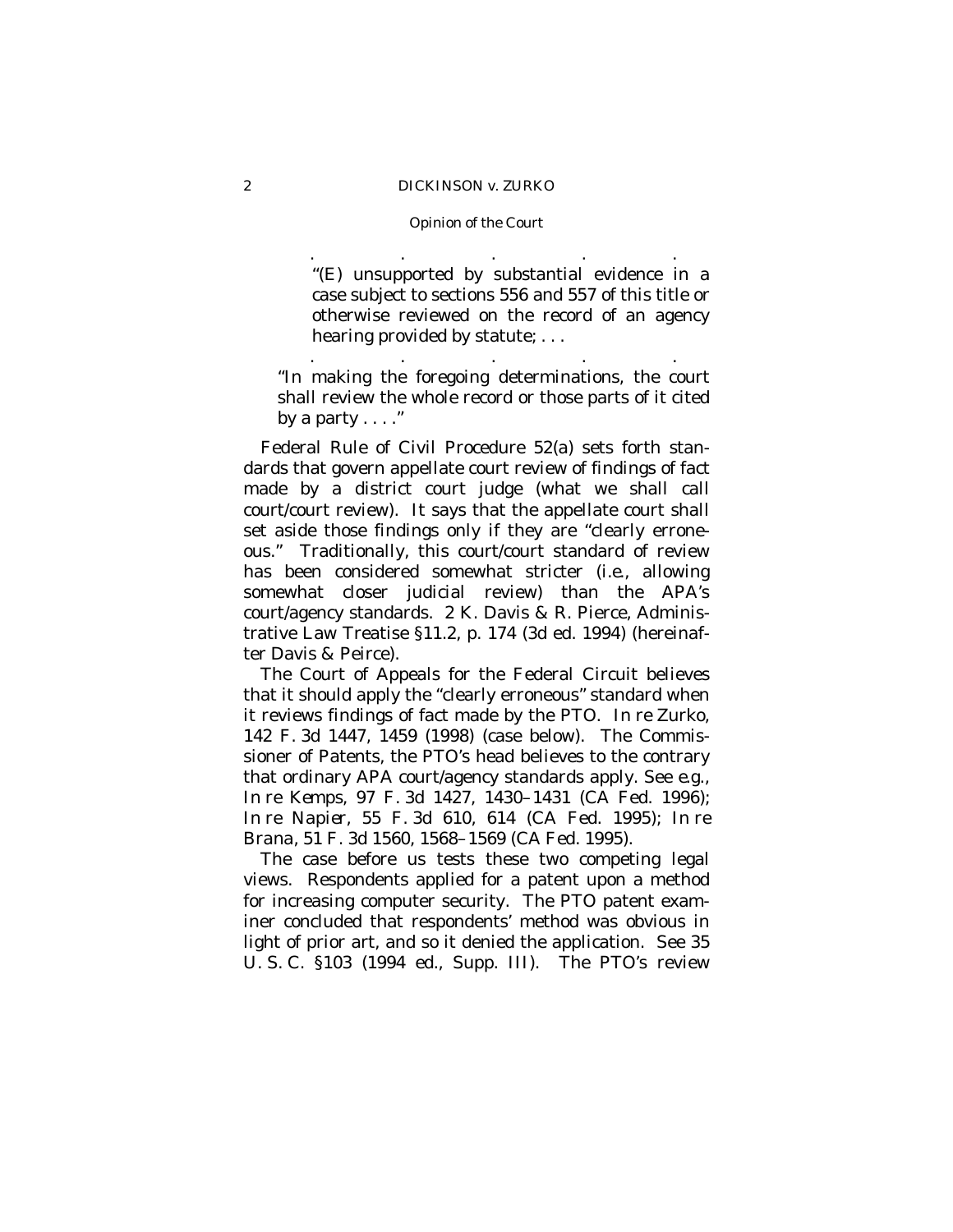board (the Board of Patent Appeals and Interferences) upheld the examiner's decision. Respondents sought review in the Federal Circuit, where a panel treated the question of what the prior art teaches as one of fact, and agreed with respondents that the PTO's factual finding was "clearly erroneous." *In re Zurko*, 111 F. 3d 887, 889, and n. 2 (1997).

The Federal Circuit, hoping definitively to resolve the review-standard controversy, then heard the matter en banc. After examining relevant precedents, the en banc court concluded that its use of the stricter court/court standard was legally proper. The Solicitor General, representing the Commissioner of Patents, sought certiorari. We granted the writ in order to decide whether the Federal Circuit's review of PTO factfinding must take place within the framework set forth in the APA.

II

The parties agree that the PTO is an "agency" subject to the APA's constraints, that the PTO's finding at issue in this case is one of fact, and that the finding constitutes "agency action." See 5 U. S. C. §701 (defining "agency" as an "authority of the Government of the United States"); §706 (applying APA "Scope of review" provisions to "agency action"). Hence a reviewing court must apply the APA's court/agency review standards in the absence of an exception.

The Federal Circuit rests its claim for an exception upon §559. That section says that the APA does "not limit or repeal additional requirements . . . recognized by law." In the Circuit's view: (1) at the time of the APA's adoption, in 1946, the Court of Customs and Patent Appeals (CCPA), a Federal Circuit predecessor, applied a court/court "clearly erroneous" standard; (2) that standard was stricter than ordinary court/agency review standards; and (3) that special tradition of strict review consequently amounted to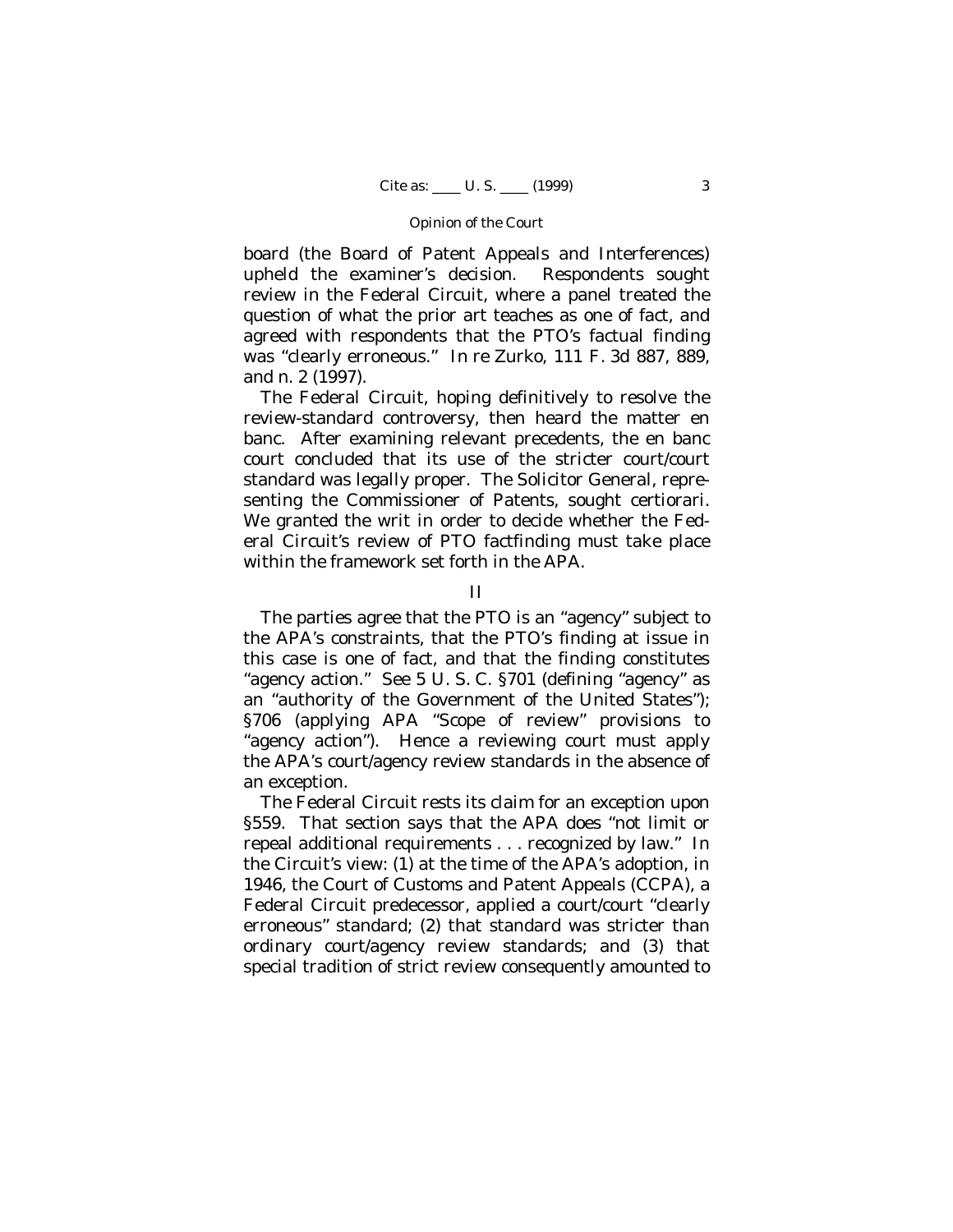an "additional requirement" that under §559 trumps the requirements imposed by §706.

Recognizing the importance of maintaining a uniform approach to judicial review of administrative action, see, *e.g., Universal Camera Corp.* v. *NLRB*, 340 U. S. 474, 489 (1951); 92 Cong. Rec. 5654 (1946) (statement of Rep. Walter), we have closely examined the Federal Circuit's claim for an exception to that uniformity. In doing so, we believe that respondents must show more than a possibility of a heightened standard, and indeed more than even a bare preponderance of evidence in their favor. Existence of the additional requirement must be clear. This is suggested both by the phrase "recognized by law" and by the congressional specification in the APA that "[n]o subsequent legislation shall be held to supersede or modify the provisions of this Act except to the extent that such legislation shall do so expressly." 5 U. S. C. §559. A statutory intent that legislative departure from the norm must be clear suggests a need for similar clarity in respect to grandfathered common-law variations. The APA was meant to bring uniformity to a field full of variation and diversity. It would frustrate that purpose to permit divergence on the basis of a requirement "recognized" only as ambiguous. In any event, we have examined the 89 cases which, according to respondents and supporting *amici,* embody the pre-APA standard of review. See App. to Brief for New York Intellectual Property Law Association as *Amicus Curiae* 1a–6a (collecting cases), and we conclude that those cases do not reflect a well-established stricter court/court standard of judicial review for PTO factfinding, which circumstance fatally undermines the Federal Circuit's conclusion.

The 89 pre-APA cases all involve CCPA review of a PTO administrative decision, which either denied a patent or awarded priority to one of several competing applicants. See 35 U. S. C. §59a (1934 ed.) (granting CCPA review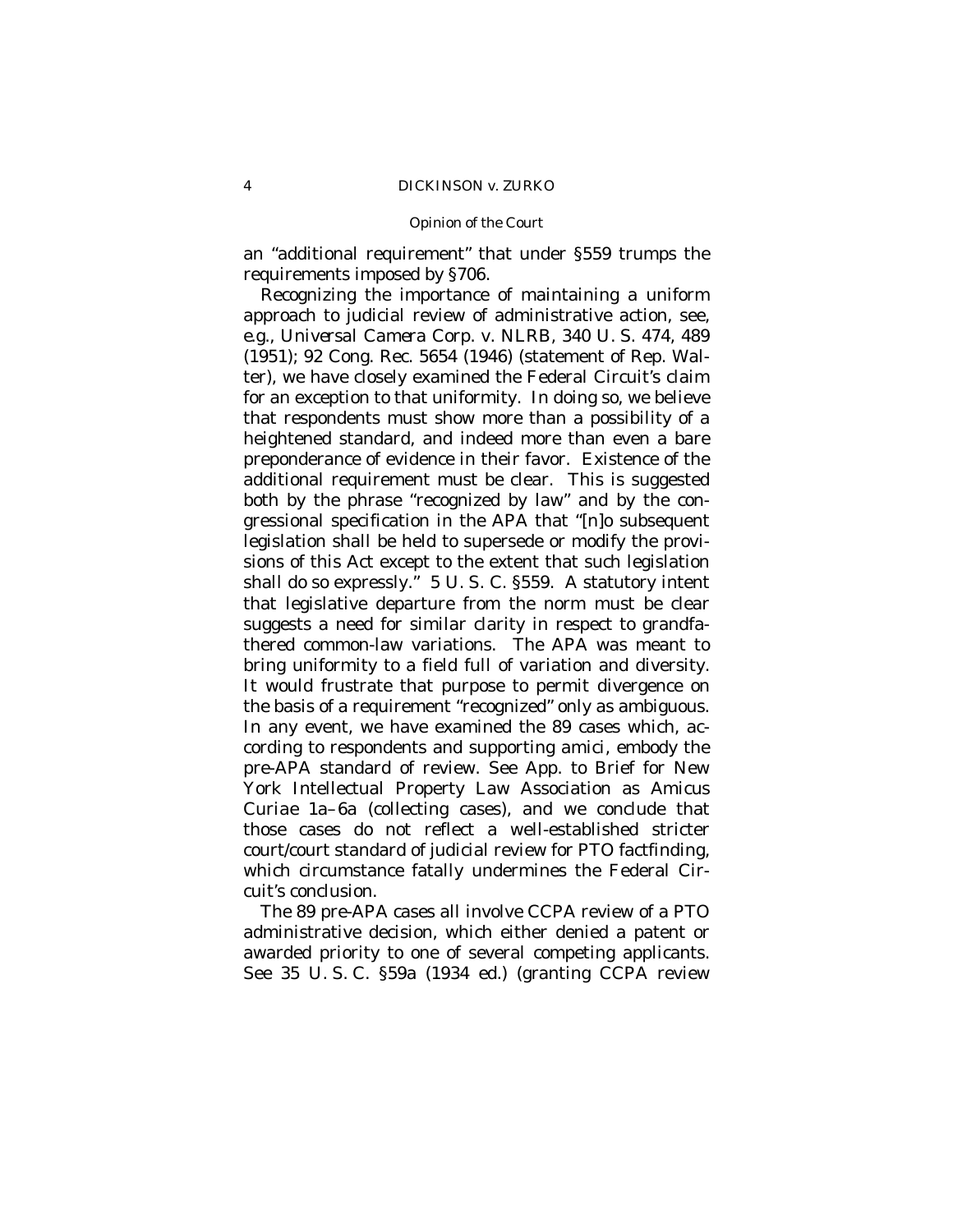authority over PTO decisions); 35 U. S. C. §141 (current grant of review authority to the Federal Circuit). The major consideration that favors the Federal Circuit's view consists of the fact that 23 of the cases use words such as "clear case of error" or "clearly wrong" to describe the CCPA's review standard, while the remainder use words such as "manifest error," which might be thought to mean the same thing. See App. to Brief for New York Intellectual Property Law Association as *Amicus Curiae* 1a–6a. When the CCPA decided many of these cases during the 1930's and early 1940's, legal authorities had begun with increasing regularity to use the term "clearly erroneous" to signal court/court review, Fed. Rule Civ. Proc. 52(a) (adopted in 1937), and the term "substantial evidence" to signal less strict court/agency review. Stern, Review of Findings of Administrators, Judges and Juries: A Comparative Analysis, 58 Harv. L. Rev. 70, 88 (1944) (describing congressional debates in which members argued for and against applying the "clearly erroneous" standard to agency review "precisely because it would give administrative findings less finality than they enjoyed under the 'substantial evidence' rule").

Yet the presence of these phrases is not conclusive. The relevant linguistic conventions were less firmly established before adoption of the APA than they are today. At that time courts sometimes used words such as "clearly erroneous" to describe less strict court/agency review standards. See, *e.g.*, *Polish National Alliance* v. *NLRB*, 136 F. 2d 175, 181 (CA7 1943); *New York Trust Co.* v. *SEC*, 131 F. 2d 274, 275 (CA2 1942), cert. denied, 318 U. S. 786 (1943); *Hall* v. *Commissioner,* 128 F. 2d 180, 182 (CA7 1942); *First National Bank of Memphis* v. *Commissioner,* 125 F. 2d 157 (CA6 1942) *(per curiam); NLRB* v. *Algoma Plywood & Veneer Co.*, 121 F. 2d 602, 606 (CA7 1941). Other times they used words such as "substantial evidence" to describe stricter court/court review (including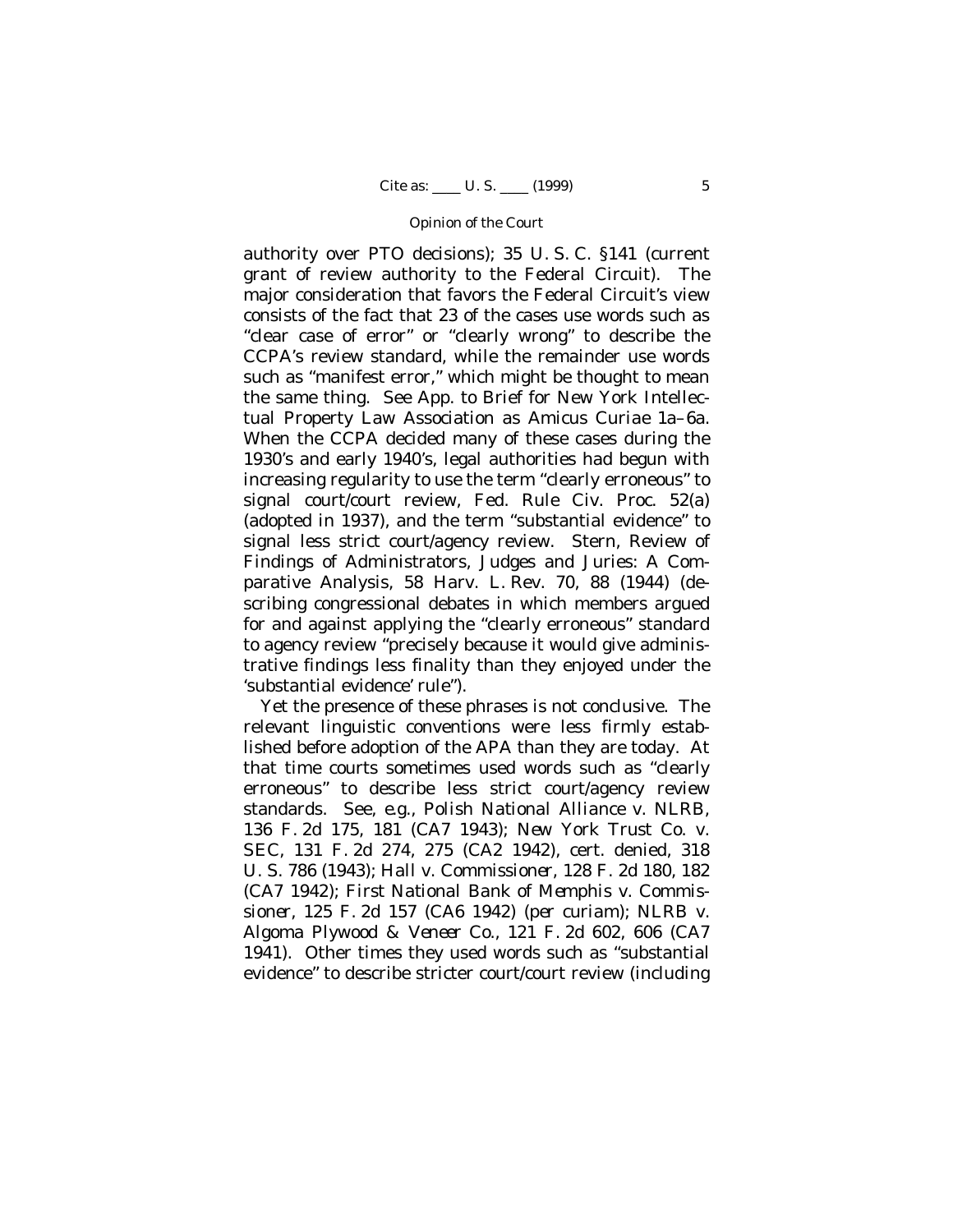### Opinion of the Court

appeals in patent infringement cases challenging *district court* factfinding). See, *e.g.*, *Cornell* v. *Chase Brass & Copper Co.*, 142 F. 2d 157, 160 (CA2 1944); *Dow Chemical Co.* v. *Halliburton Oil Well Cementing Co.*, 139 F. 2d 473, 475 (CA6 1943), aff'd, 324 U. S. 320 (1945); *Gordon Form Lathe Co.* v. *Ford Motor Co.*, 133 F. 2d 487, 496–497 (CA6), aff'd, 320 U. S. 714 (1943); *Electro Mfg. Co.* v. *Yellin*, 132 F. 2d 979, 981 (CA7 1943); *Ajax Hand Brake Co.* v. *Superior Hand Brake Co.*, 132 F. 2d 606, 609 (CA7 1943); *Galion Iron Works & Mfg. Co.* v. *Beckwith Machinery Co.*, 105 F. 2d 941, 942 (CA3 1939). Indeed, this Court itself on at least one occasion used the words "substantial evidence" to explain why it would not disturb a *trial court's* factual findings. *Borden's Farm Products Co.* v. *Ten Eyck*, 297 U. S. 251, 261 (1936); see also, *Great Atlantic & Pacific Tea Co.* v. *Grosjean*, 301 U. S. 412, 420 (1937) (accepting trial court's findings of fact because they have "substantial support in the record").

Nor is the absence of the words "substantial evidence" in the CCPA's cases especially significant. Before the APA, the use of that term to describe court/agency review proceeded by fits and starts, with the standardization of the term beginning to take hold only after Congress began using it (or the like) in various federal statutes. For example, this Court first used the phrase "substantial evidence" in the agency context to describe its approach to the Interstate Commerce Commission's factual findings, *ICC* v. *Union Pacific R. Co.,* 222 U. S. 541, 548 (1912), even though the underlying statute simply authorized a court of competent jurisdiction to suspend or set aside orders of the Commission, §12, 36 Stat. 551. The Court did not immediately grant the Federal Trade Commission the same leeway it granted the ICC, see *FTC* v. *Curtis Publishing Co.*, 260 U.S. 568, 580 (1923), even though the underlying Act used language to which the phrase "substantial evidence" might have applied, see §5, 38 Stat. 720 (the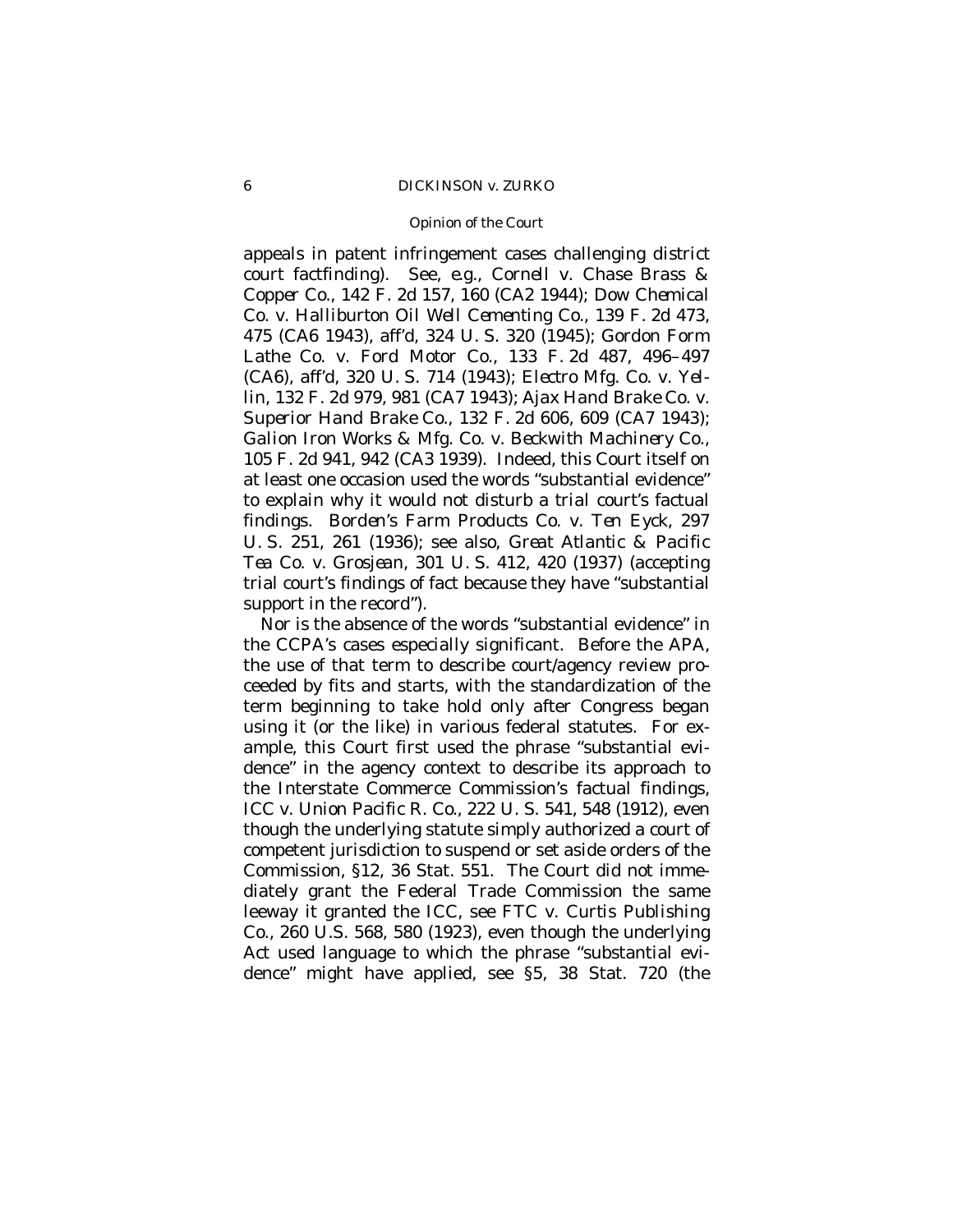"findings of the commission as to the facts, if supported by testimony, shall be conclusive"). As the words "substantial evidence" began to appear more often in statutes, the Court began to use those same words in describing review standards, sometimes supplying the modifier "substantial" when Congress had left it out. See, *e.g.*, *Consolidated Edison Co.* v. *NLRB*, 305 U. S. 197, 229 (1938); see Stason, "Substantial Evidence" in Administrative Law, 89 U. Pa. L. Rev. 1026, 1026–1028 (1941) (collecting statutes); see also *Dobson* v. *Commissioner*, 320 U. S. 489, 499 (1943) (speaking generally of the "theoretical and practical reason[s] for . . . [crediting] administrative decisions"). The patent statutes, however, did not and do not use the term "substantial evidence" or any other term to describe the standard of court review. 35 U. S. C. §§61, 62 (1934 ed.). Indeed, it apparently remains disputed to this day (a dispute we need not settle today) precisely which APA standard— "substantial evidence" or "arbitrary, capricious, abuse of discretion"— would apply to court review of PTO factfinding. See 5 U.S.C.  $\S706(2)$ (E) (applying the term "substantial evidence" where agency factfinding takes place "on the record"); see also *Association of Data Processing Service Orgs., Inc.* v. *Board of Governors of Federal Reserve System*, 745 F. 2d 677, 683–684 (CADC 1984) (Scalia, J.) (finding no difference between the APA's "arbitrary, capricious" standard and its "substantial evidence" standard as applied to court review of agency factfinding.)

Further, not one of the 89 opinions actually uses the precise words "clear error" or "clearly erroneous," which are terms of art signaling court/court review. Most of the 89 opinions use words like "manifest error," which is not now such a term of art.

At the same time, precedent from this Court undermines the Federal Circuit's claim that the phrases "clearly wrong" or "manifest error" signal court/court review. The Federal Circuit traced its standard of review back to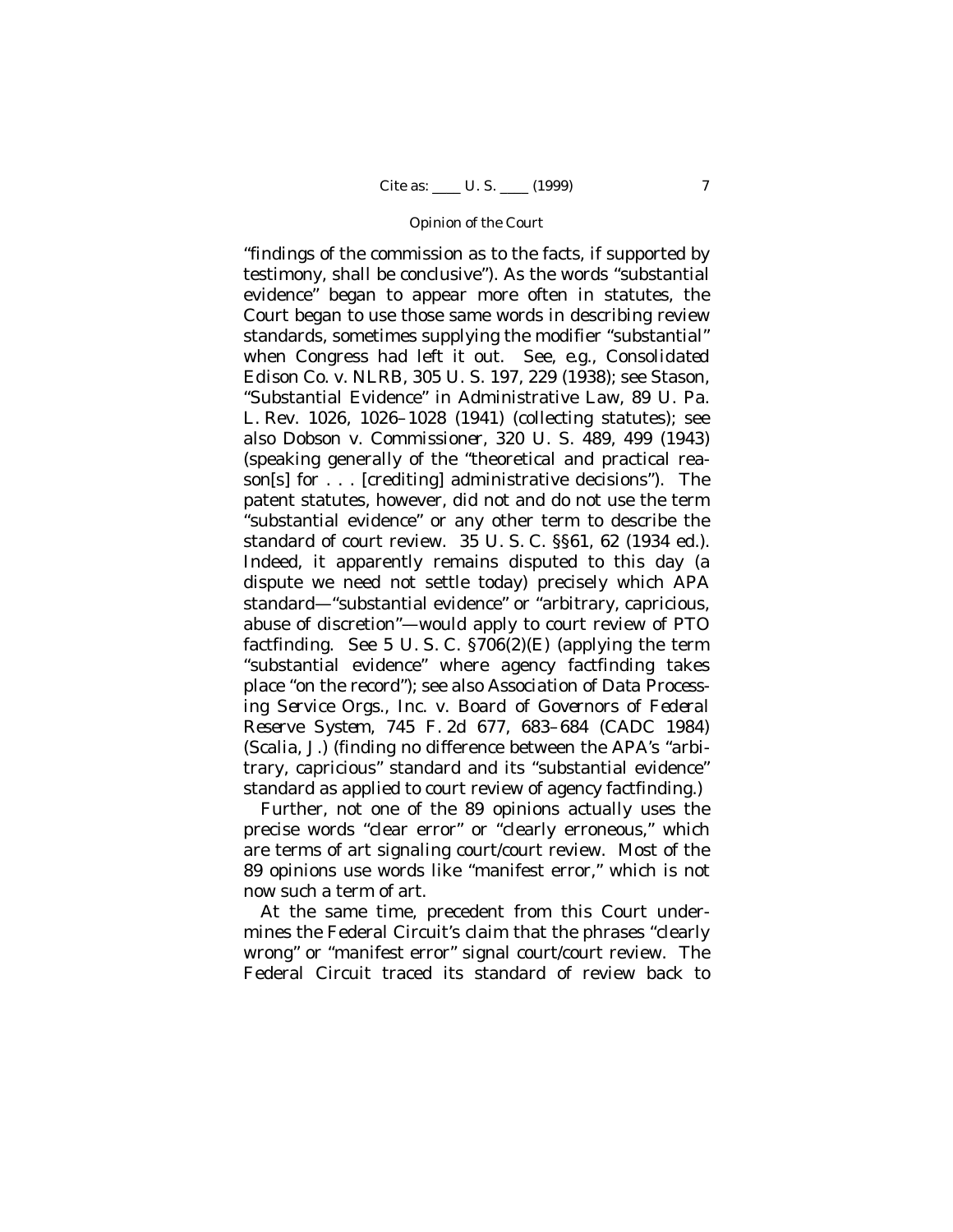### Opinion of the Court

*Morgan* v. *Daniels*, 153 U. S. 120 (1894), which it characterized as the foundation upon which the CCPA later built its review standards. 142 F. 3d, at 1453–1454. We shall describe that case in some detail.

*Morgan* arose out of a Patent Office interference proceeding— a proceeding to determine which of two claimants was the first inventor. The Patent Office decided the factual question of "priority" in favor of one claimant; the Circuit Court, deciding the case "without any additional testimony," 153 U. S., at 122, reversed the Patent Office's factual finding and awarded the patent to the other claimant. This Court in turn reversed the Circuit Court, thereby restoring the Patent Office decision.

"What," asked Justice Brewer for the Court, "is the rule which should control the [reviewing] court in the determination of this case?" *Ibid.* Is it that the Patent Office decision "should stand unless the testimony shows beyond any reasonable doubt that the plaintiff was the first inventor"? *Id.*, at 123. The Court then cited two cases standing for such a "reasonable doubt" standard. *Ibid.* (citing *Cantrell* v. *Wallick*, 117 U. S. 689, 695 (1886), and *Coffin* v. *Ogden*, 18 Wall. 120, 124 (1874)). The Court found the two cases "closely in point." 153 U. S., at 123. Justice Brewer wrote that a person "challenging the priority awarded by the Patent Office . . . should . . . be held to *as strict* proof." *Ibid.* (emphasis added). The Court, pointing out that the Circuit Court had used language "not quite so strong," (namely "a clear and undoubted preponderance of proof"), thought that the Circuit Court's standard sounded more like the rule used by "an appellate court in reviewing findings of fact made by the trial court." *Ibid*. The Court then wrote:

"*But this is something more than a mere appeal.* It is an application to the court to set aside the action of one of the executive departments of the government.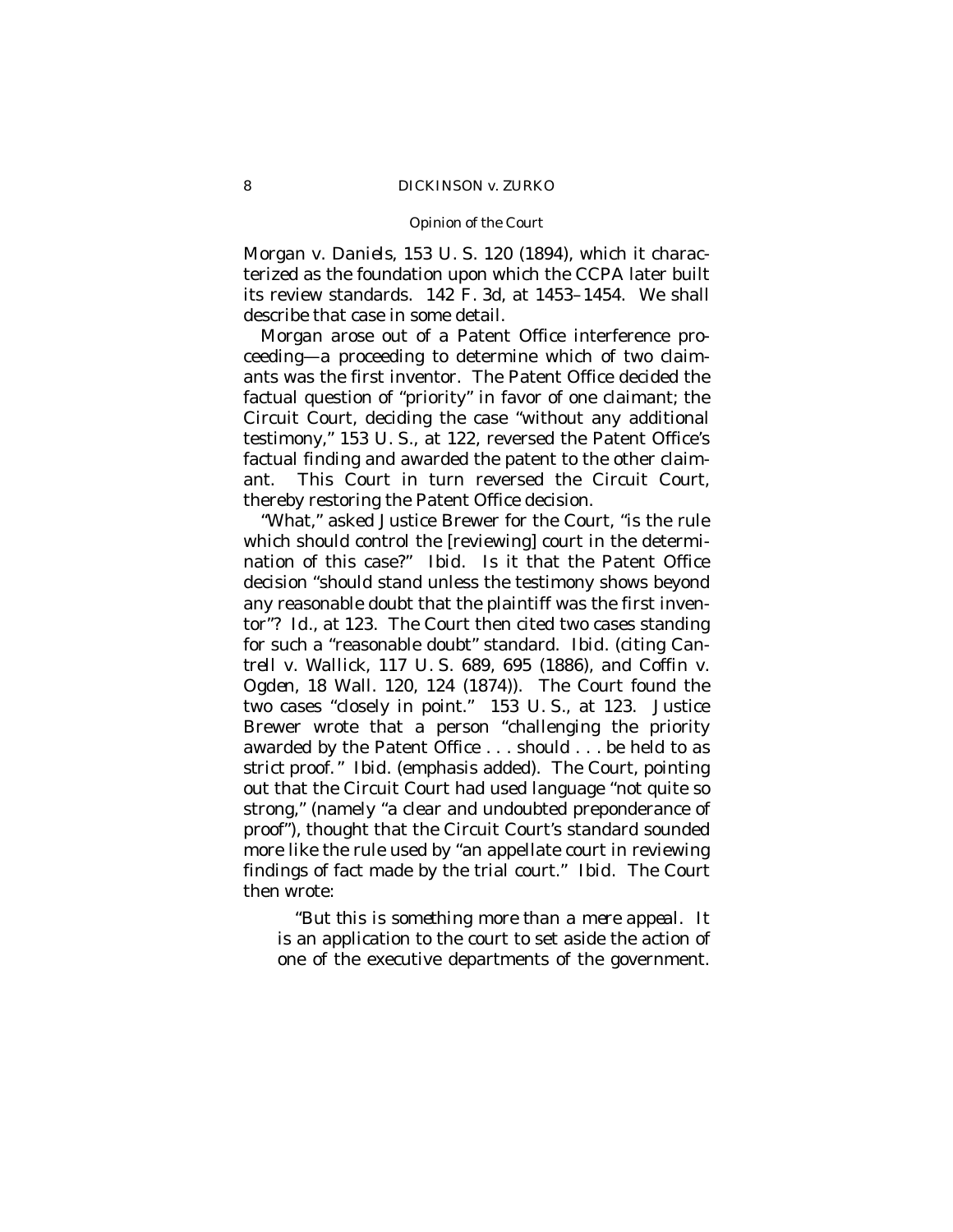. . . A new proceeding is instituted in the courts . . . to set aside the conclusions reached by the administrative department . . . . It is . . . not to be sustained by a mere preponderance of evidence. . . . It is a controversy between two individuals over a question of fact which has once been settled by a special tribunal, entrusted with full power in the premises. As such it might be well argued, were it not for the terms of this statute, that the decision of the patent office was a finality upon every matter of fact." *Id.*, at 124 (emphasis added).

The Court, in other words, reasoned strongly that a court/court review standard is *not* proper; that standard is too strict; a somewhat weaker standard of review is appropriate.

We concede that the Court also used language that could be read as setting forth a court/court standard of review. It said, for example, that the

"Patent Office [decision] must be accepted as controlling upon that question of fact . . . unless the contrary is established by testimony which . . . *carries thorough conviction*. . . . [I]f doubtful, the decision of the Patent Office must control." *Id.*, at 125 (emphasis added).

It added that the testimony was "not . . . sufficient to produce *a clear conviction* that the Patent Office made a mistake." *Id.*, at 129 (emphasis added). But the Court did not use the emphasized words today; it used those words more than 100 years ago. And its reasoning makes clear that it meant those words to stand for a court/agency review standard, a standard weaker than the standard used by "an appellate court in reviewing findings of fact made by the trial court." *Id.*, at 123.

The opinions in the 89 CCPA cases, catalogued in the Appendix to this opinion, reveal the same pattern. They use words such as "manifest error" or "clearly wrong." But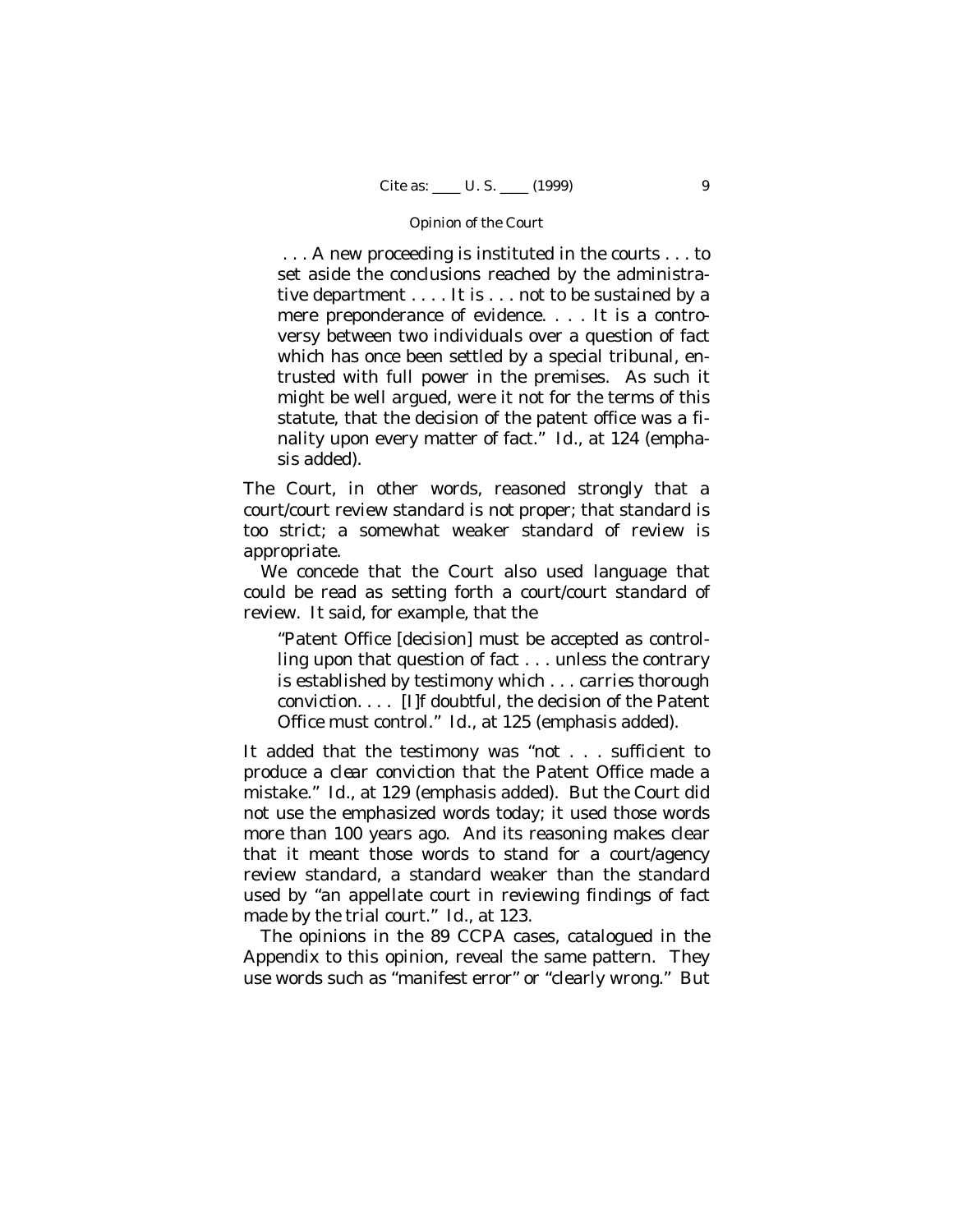### Opinion of the Court

they use those words to explain why they give so much, not so little, deference to agency factfinding. And, their further explanations, when given, indicate that they had court/agency, not court/court, review in mind.

In nearly half of the cases, the CCPA explains why it uses its "manifest error" standard by pointing out that the PTO is an expert body, or that the PTO can better deal with the technically complex subject matter, and that the PTO consequently deserves deference. In more than three-fourths of the cases the CCPA says that it should defer to PTO factfinding because two (and sometimes more) PTO tribunals had reviewed the matter and agreed about the factual finding. These reasons are reasons that courts and commentators have long invoked to justify deference to agency factfinding. See *Universal Camera*, 340 U. S., at 496–497 (intraagency agreement); *NLRB* v. *Link-Belt Co.,* 311 U. S. 584, 597 (1941) (expertise); *Rochester Telephone Corp.* v. *United States,* 307 U. S. 125, 145–146 (1939) (expertise); *ICC* v. *Louisville & Nashville R. Co.,* 227 U. S. 88, 98 (1913) (expertise); Stern, 58 Harv. L. Rev., at 81–82 (expertise); 2 Davis & Pierce §11.2, at 178–181 (intraagency agreement). They are not the reasons courts typically have given for deferring to fact-finding made by a lower court judge. See, *e.g.*, *Concrete Pipe & Products of Cal., Inc.* v. *Construction Laborers Pension Trust for Southern Cal.,* 508 U. S. 602, 623 (1993); Stern, *supra*, at 82–83 (trial court advantages lie in, *e.g.*, evaluation of witness, not comparative expertise). And we think it also worth noting, in light of the pre-APA movement toward standardization discussed above, *supra*, at 6–7, that the CCPA began to refer more frequently to technical complexity and agency expertise as time marched closer to 1946. Out of the 45 cases in our sample decided between 1929 and 1936, 40% (18 of 45) specifically referred to technical complexity. That percentage increased to 57 (25 of 44) for the years 1937 to 1946.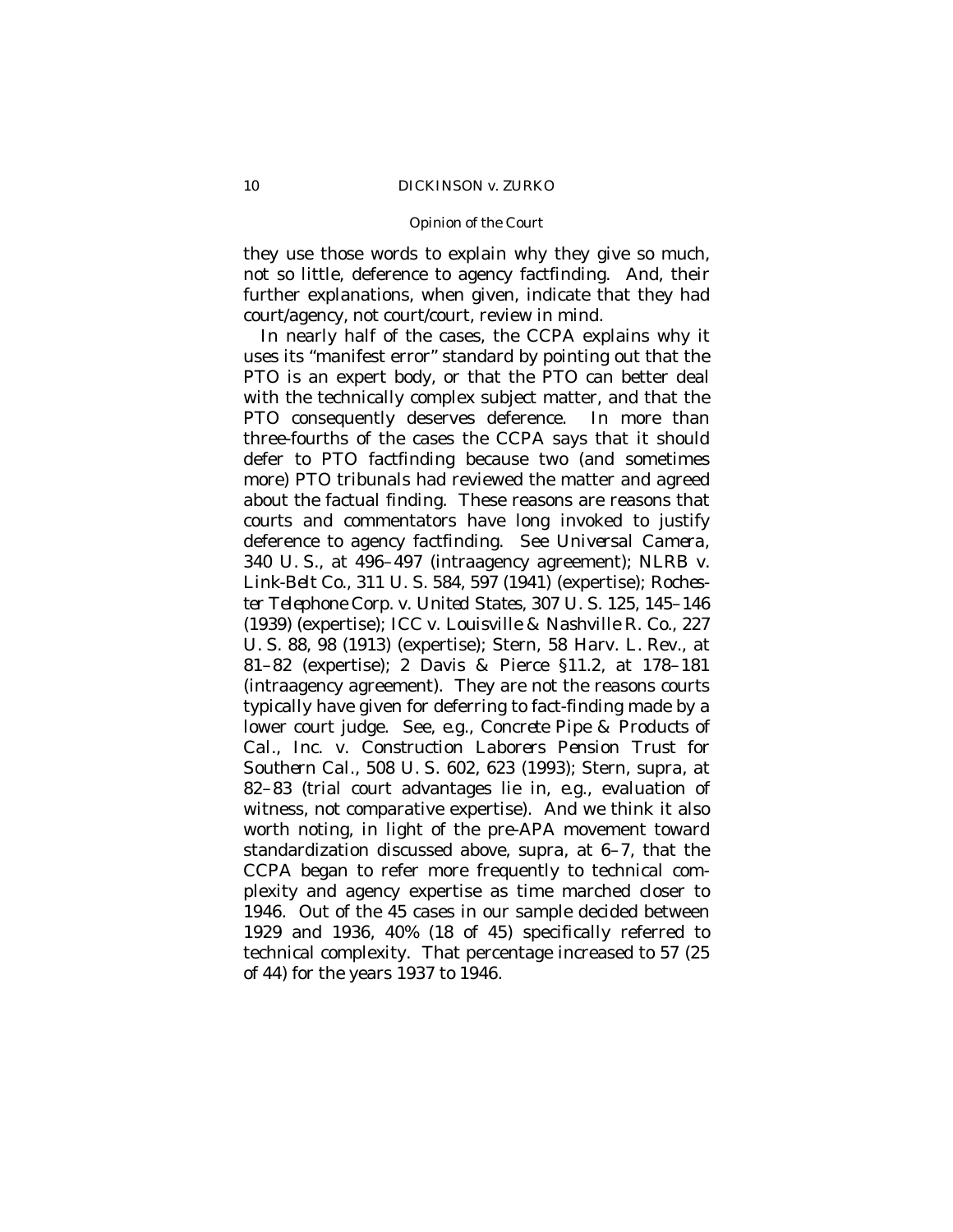Given the CCPA's explanations, the review standard's origins, and the nondeterminative nature of the phrases, we cannot agree with the Federal Circuit that in 1946, when Congress enacted the APA, the CCPA "recognized" the use of a stricter court/court, rather than a less strict court/agency, review standard for PTO decisions. Hence the Federal Circuit's review of PTO findings of fact cannot amount to an "additional requiremen[t] . . . recognized by law." 5 U. S. C. §559.

### III

The Federal Circuit also advanced several policy reasons which in its view militate against use of APA standards of review. First, it says that both bench and bar have now become used to the Circuit's application of a "clearly erroneous" standard that implies somewhat stricter court/court review. It says that change may prove needlessly disruptive. 142 F. 3d, at 1457–1458. Supporting *amici* add that it is better that the matter remain "'settled than that it be settled right.'" Brief for Patent, Trademark & Copyright Section of the Bar Association of the District of Columbia as *Amicus Curiae* 23 (quoting *Square D Co.* v. *Niagara Frontier Tariff Bureau, Inc.*, 476 U. S. 409, 424 (1986)).

This Court, however, has not previously settled the matter. The Federal Circuit's standard would require us to create §559 precedent that itself could prove disruptive by too readily permitting other agencies to depart from uniform APA requirements. And in any event we believe the Circuit overstates the difference that a change of standard will mean in practice.

This Court has described the APA court/agency "substantial evidence" standard as requiring a court to ask whether a "reasonable mind might accept" a particular evidentiary record as "adequate to support a conclusion." *Consolidated Edison,* 305 U. S., at 229. It has described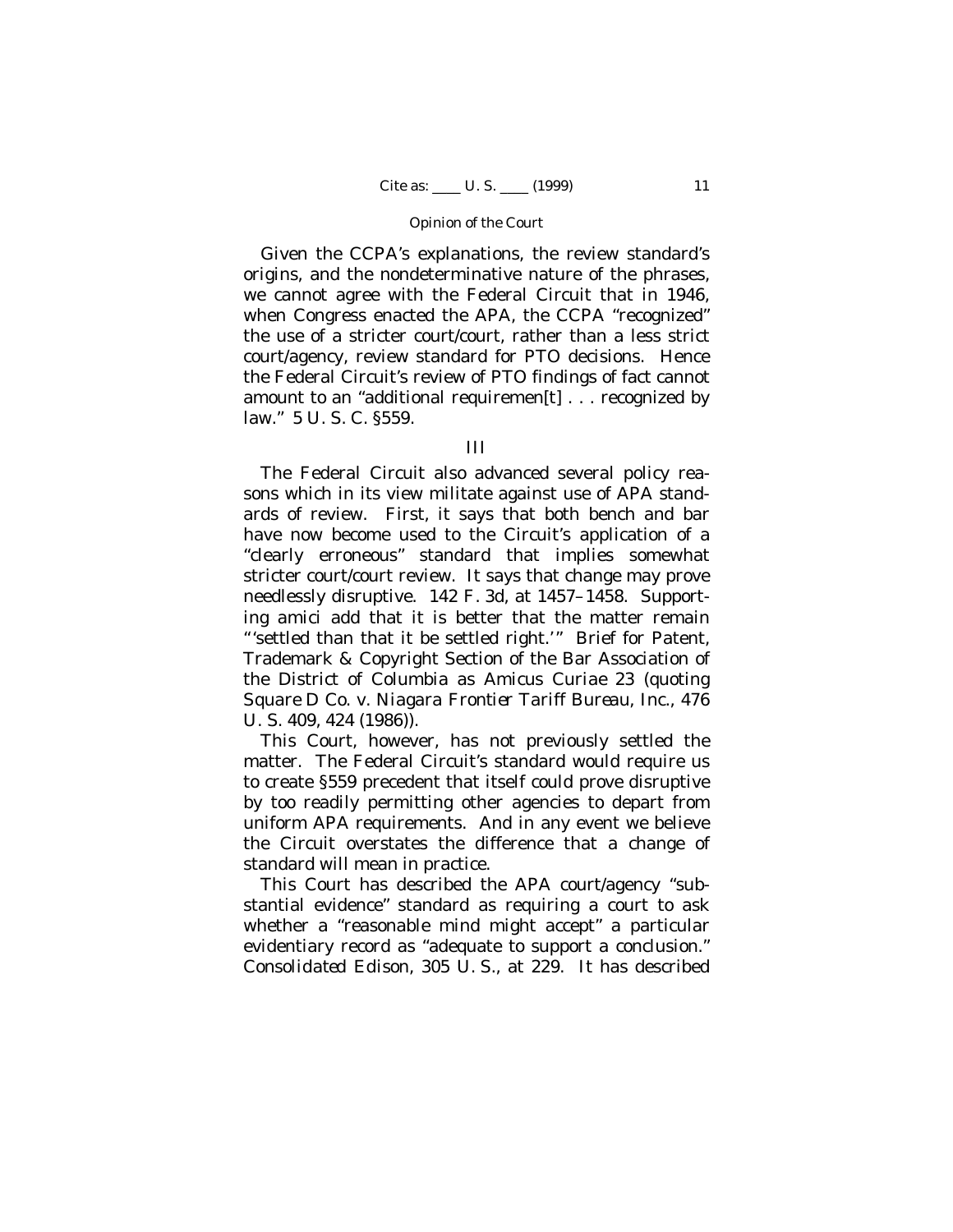### Opinion of the Court

the court/court "clearly erroneous" standard in terms of whether a reviewing judge has a "definite and firm conviction" that an error has been committed. *United States* v. *United States Gypsum Co.*, 333 U. S. 364, 395 (1948). And it has suggested that the former is somewhat less strict than the latter. *Universal Camera*, 340 U. S., at 477, 488 (analogizing "substantial evidence" test to review of jury findings and stating that appellate courts must respect agency expertise). At the same time the Court has stressed the importance of not simply rubber-stamping agency fact-finding. *Id.*, at 490. The APA requires meaningful review; and its enactment meant stricter judicial review of agency factfinding than Congress believed some courts had previously conducted. *Ibid.*

The upshot in terms of judicial review is some practical difference in outcome depending upon which standard is used. The court/agency standard, as we have said, is somewhat less strict that the court/court standard. But the difference is a subtle one— so fine that (apart from the present case) we have failed to uncover a single instance in which a reviewing court conceded that use of one standard rather than the other would in fact have produced a different outcome. Cf. *International Brotherhood of Electrical Workers* v. *NLRB*, 448 F. 2d 1127, 1142 (CADC 1971) (Leventhal, J., dissenting) (wrongly believing— and correcting himself— that he had found the "case dreamed of by law school professors" where the agency's findings, though "clearly erroneous" were "nevertheless" supported by "substantial evidence").

The difficulty of finding such a case may in part reflect the basic similarity of the reviewing task, which requires judges to apply logic and experience to an evidentiary record, whether that record was made in a court or by an agency. It may in part reflect the difficulty of attempting to capture in a form of words intangible factors such as judicial confidence in the fairness of the factfinding proc-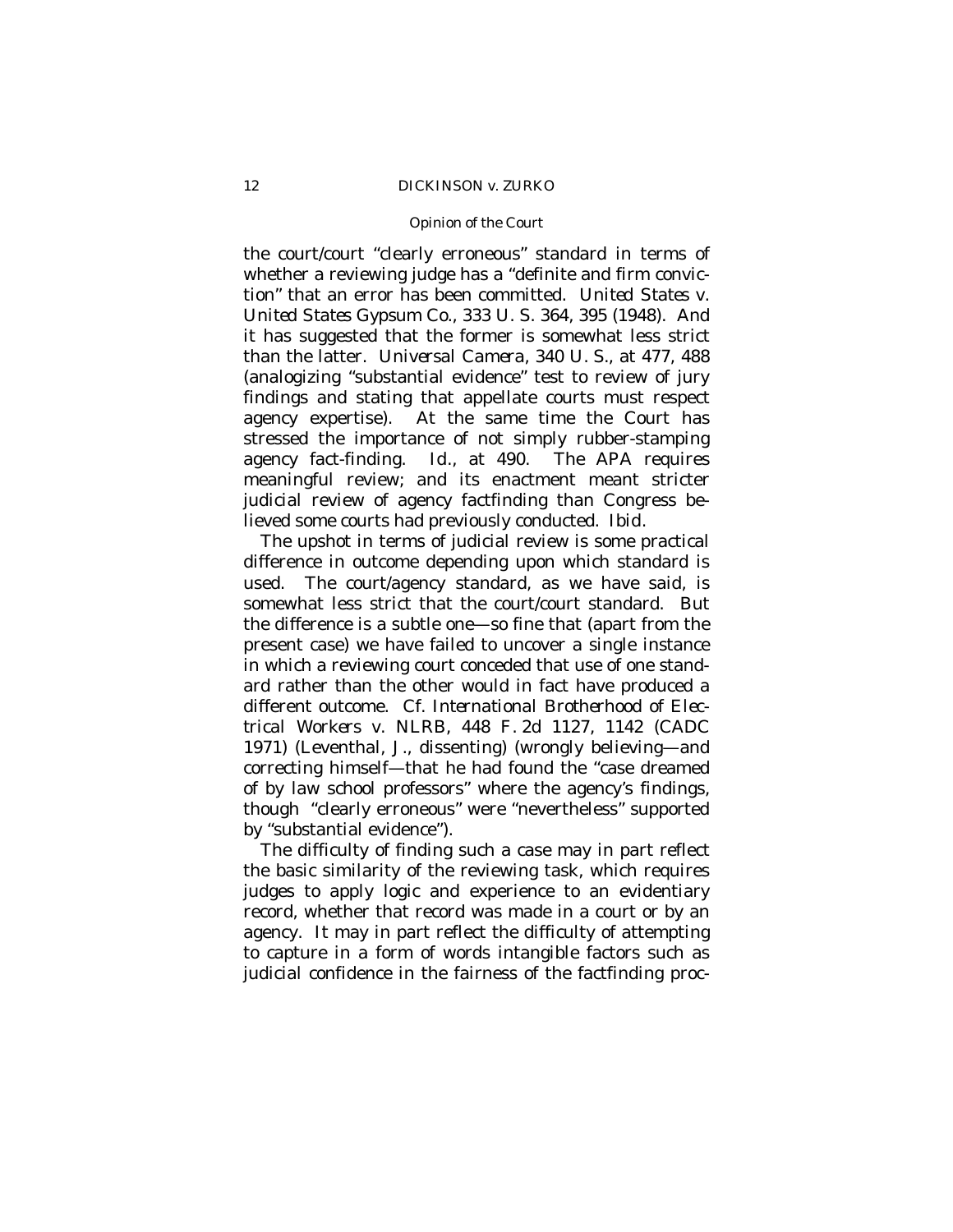ess. *Universal Camera, supra*, at 489; Jaffe, Judicial Review: "Substantial Evidence on the Whole Record," 64 Harv. L. Rev. 1233, 1245 (1951). It may in part reflect the comparatively greater importance of case-specific factors, such as a finding's dependence upon agency expertise or the presence of internal agency review, which factors will often prove more influential in respect to outcome than will the applicable standard of review.

These features of review underline the importance of the fact that, when a Federal Circuit judge reviews PTO factfinding, he or she often will examine that finding through the lens of patent-related experience— and properly so, for the Federal Circuit is a specialized court. That comparative expertise, by enabling the Circuit better to understand the basis for the PTO's finding of fact, may play a more important role in assuring proper review than would a theoretically somewhat stricter standard.

Moreover, if the Circuit means to suggest that a change of standard could somehow immunize the PTO's factrelated "reasoning" from review, 142 F. 3d, at 1449–1450, we disagree. A reviewing court reviews an agency's reasoning to determine whether it is "arbitrary" or "capricious," or, if bound up with a record-based factual conclusion, to determine whether it is supported by "substantial evidence." *E.g.*, *SEC* v. *Chenery Corp.*, 318 U. S. 80, 89–93 (1943).

Second, the Circuit and its supporting *amici* believe that a change to APA review standards will create an anomaly. An applicant denied a patent can seek review either directly in the Federal Circuit, see 35 U. S. C. §141, or indirectly by first obtaining direct review in federal district court, see §145. The first path will now bring about Federal Circuit court/agency review; the second path might well lead to Federal Circuit court/court review, for the Circuit now reviews Federal District Court factfinding using a "clearly erroneous" standard. *Gould* v. *Quigg*, 822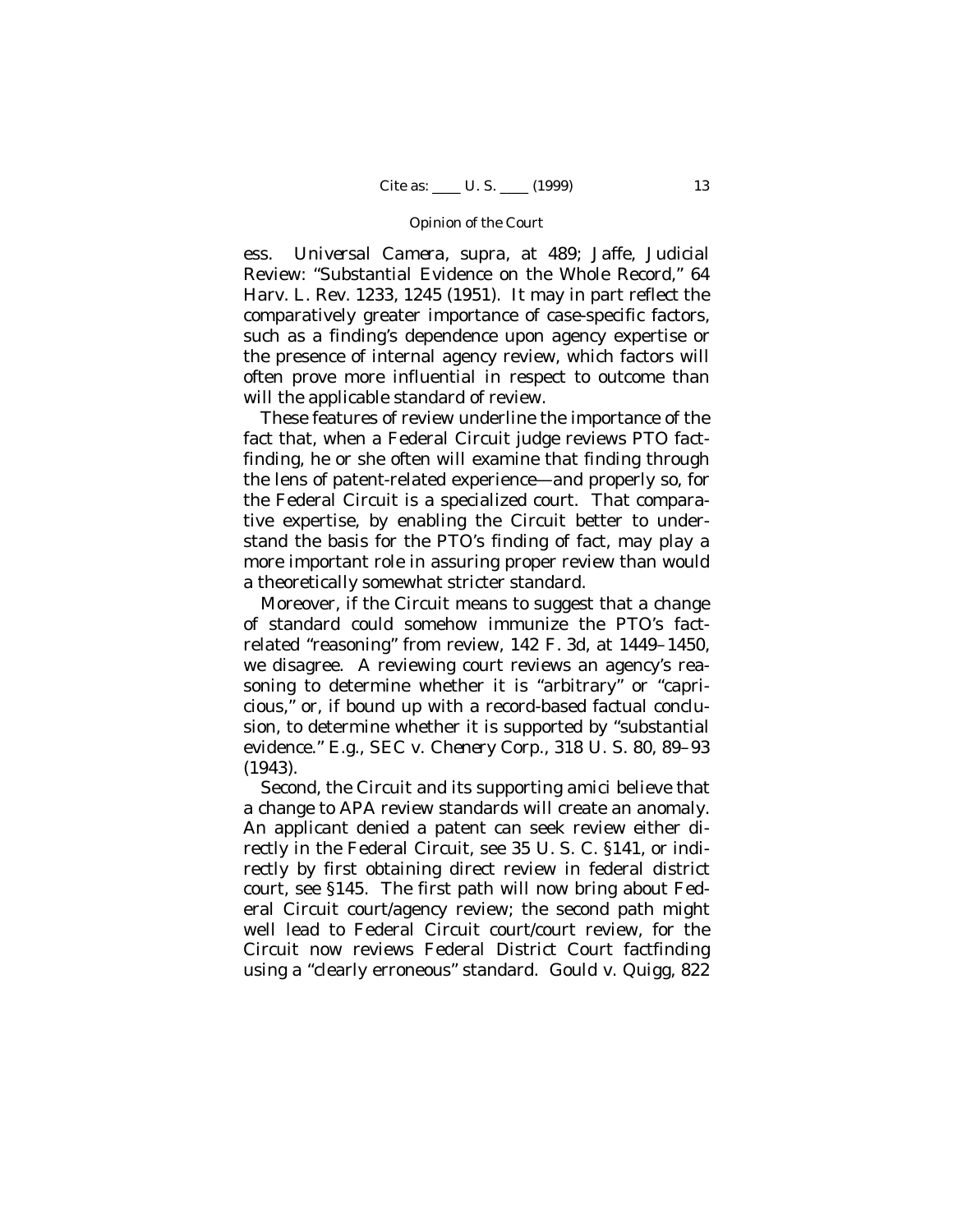#### Opinion of the Court

F. 2d 1074, 1077 (1987). The result, the Circuit claims, is that the outcome may turn upon which path a disappointed applicant takes; and it fears that those applicants will often take the more complicated, time-consuming indirect path in order to obtain stricter judicial review of the PTO's determination.

We are not convinced, however, that the presence of the two paths creates a significant anomaly. The second path permits the disappointed applicant to present to the court evidence that the applicant did not present to the PTO. *Ibid*. The presence of such new or different evidence makes a factfinder of the district judge. And nonexpert judicial factfinding calls for the court/court standard of review. We concede that an anomaly might exist insofar as the district judge does no more than review PTO factfinding, but nothing in this opinion prevents the Federal Circuit from adjusting related review standards where necessary. Cf. *Fregeau* v. *Mossinghoff*, 776 F. 2d 1034, 1038 (CA Fed. 1985) (harmonizing review standards).

Finally, the Circuit reasons that its stricter court/court review will produce better agency factfinding. It says that the standard encourages the creation of "administrative records that more fully describe the metes and bounds of the patent grant" and "help avoid situations where board factfinding on matters such as anticipation or the factual inquires underlying obviousness become virtually unreviewable." 142 F. 3d, at 1458.Neither the Circuit nor its supporting *amici,* however, have explained convincingly why direct review of the PTO's patent denials demands a stricter fact-related review standard than is applicable to other agencies. Congress has set forth the appropriate standard in the APA. For the reasons stated, we have not found circumstances that justify an exception.

For these reasons, the judgment of the Federal Circuit is reversed. We remand the case for further proceedings consistent with this opinion.

*So ordered.*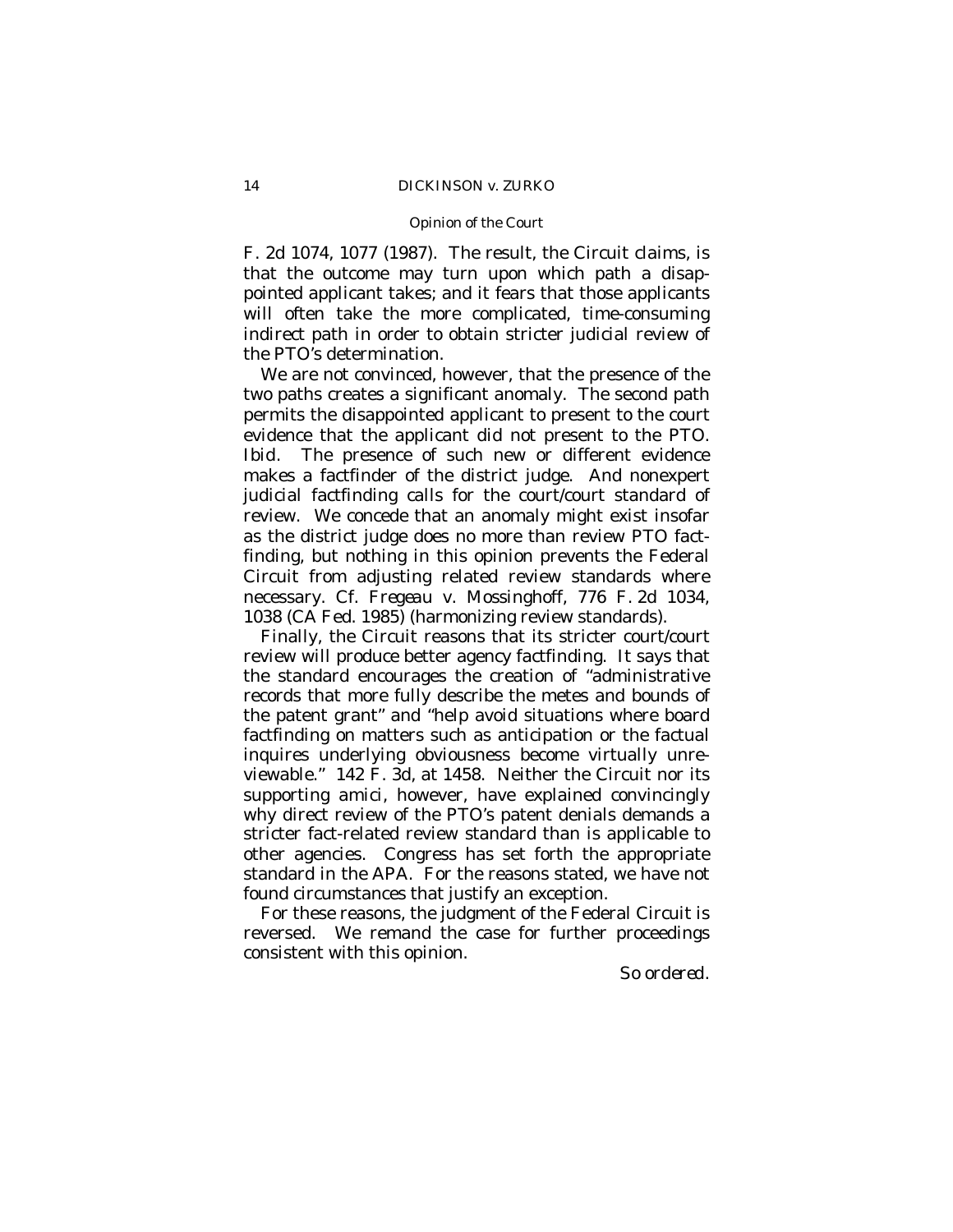# APPENDIX TO OPINION OF THE COURT Review of 89 Pre-APA CCPA Patent Cases Reciting "Clear" or "Manifest" Error Standard

Cases Referring to both Technical Complexity/Agency Expertise and the Agreement (Disagreement) within the Agency

*Stern* v. *Schroeder*, 17 C. C. P. A. 670, 674, 36 F. 2d 515, 517 (1929) *In re Ford*, 17 C. C. P. A. 893, 894, 38 F. 2d 525, 526 (1930) *In re Demarest*, 17 C. C. P. A. 904, 906, 38 F. 2d 895, 896 (1930) *In re Wietzel*, 17 C. C. P. A. 1079, 1082, 39 F. 2d 669, 671 (1930) *In re Anhaltzer*, 18 C. C. P. A. 1181, 1184, 48 F. 2d 657, 658 (1931) *Dorer* v. *Moody*, 18 C. C. P. A. 1188, 1190, 48 F. 2d 388, 389 (1931) *In re Hornsey*, 18 C. C. P. A. 1222, 1224, 48 F. 2d 911, 912 (1931) *Rowe* v. *Holtz*, 19 C. C. P. A. 970, 974, 55 F. 2d 468, 470– 471 (1932) *In re Fessenden*, 19 C. C. P. A. 1048, 1050–1051, 56 F. 2d 669, 670 (1932) *Martin* v. *Friendly*, 19 C. C. P. A. 1181, 1182–1183, 58 F. 2d 421, 422 (1932) *In re Dubilier*, 20 C. C. P. A. 809, 815, 62 F. 2d 374, 377 (1933) *In re Alden*, 20 C. C. P. A. 1083, 1084–1085, 65 F. 2d 136, 137 (1933) *Farmer* v. *Pritchard*, 20 C. C. P. A. 1096, 1101, 65 F. 2d 165, 168 (1933) *In re Pierce*, 20 C. C. P. A. 1170, 1175, 65 F. 2d 271, 274

(1933)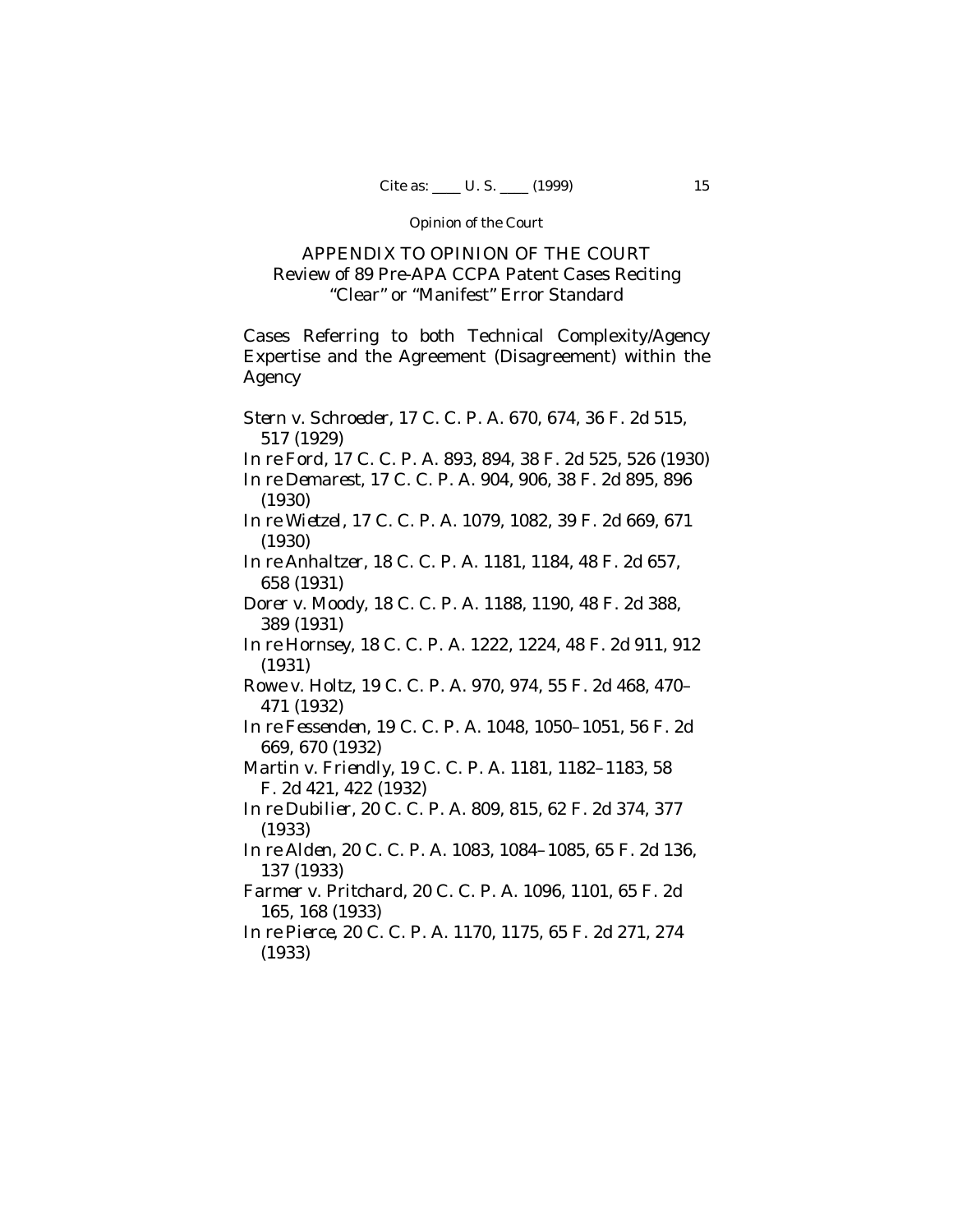*Angell* v. *Morin*, 21 C. C. P. A. 1018, 1024, 69 F. 2d 646, 649 (1934) *Daley* v. *Trube*, 24 C. C. P. A. 964, 971, 88 F. 2d 308, 312 (1937) *Coast* v. *Dubbs*, 24 C. C. P. A. 1023, 1031–1032, 88 F. 2d 734, 739 (1937) *Bryson* v. *Clarke*, 25 C. C. P. A. 719, 721, 92 F. 2d 720, 722 (1937) *Brand* v. *Thomas*, 25 C. C. P. A. 1053, 1055, 96 F. 2d 301, 302 (1938) *Creed* v. *Potts*, 25 C. C. P. A. 1084, 1089, 96 F. 2d 317, 321 (1938) *In re Cassidy*, 25 C. C. P. A. 1282, 1285, 97 F. 2d 93, 95 (1938) *Krebs* v. *Melicharek*, 25 C. C. P. A. 1362, 1365–1366, 97 F. 2d 477, 479 (1938) *Parker* v. *Ballantine*, 26 C. C. P. A. 799, 804, 101 F. 2d 220, 223 (1939) (disagreement) *Reed* v. *Edwards*, 26 C. C. P. A. 901, 904, 101 F. 2d 550, 552 (1939) *Hill* v. *Casler*, 26 C. C. P. A. 930, 932, 102 F. 2d 219, 221 (1939) *Tears* v. *Robinson*, 26 C. C. P. A. 1391, 1392, 104 F. 2d 813, 814 (1939) *In re Bertsch*, 27 C. C. P. A. 760, 763–764, 107 F. 2d 828, 831 (1939) *In re Wuertz*, 27 C. C. P. A. 1039, 1046, 110 F. 2d 854, 857 (1940) *In re Kaplan*, 27 C. C. P. A. 1072, 1075, 110 F. 2d 670, 672 (1940) *Prahl* v. *Redman*, 28 C. C. P. A. 937, 940, 117 F. 2d 1018, 1021 (1941) *In re Bertsch*, 30 C. C. P. A. 813, 815–816, 132 F. 2d 1014, 1016 (1942) *In re Stacy*, 30 C. C. P. A. 972, 974, 135 F. 2d 232, 233 (1943)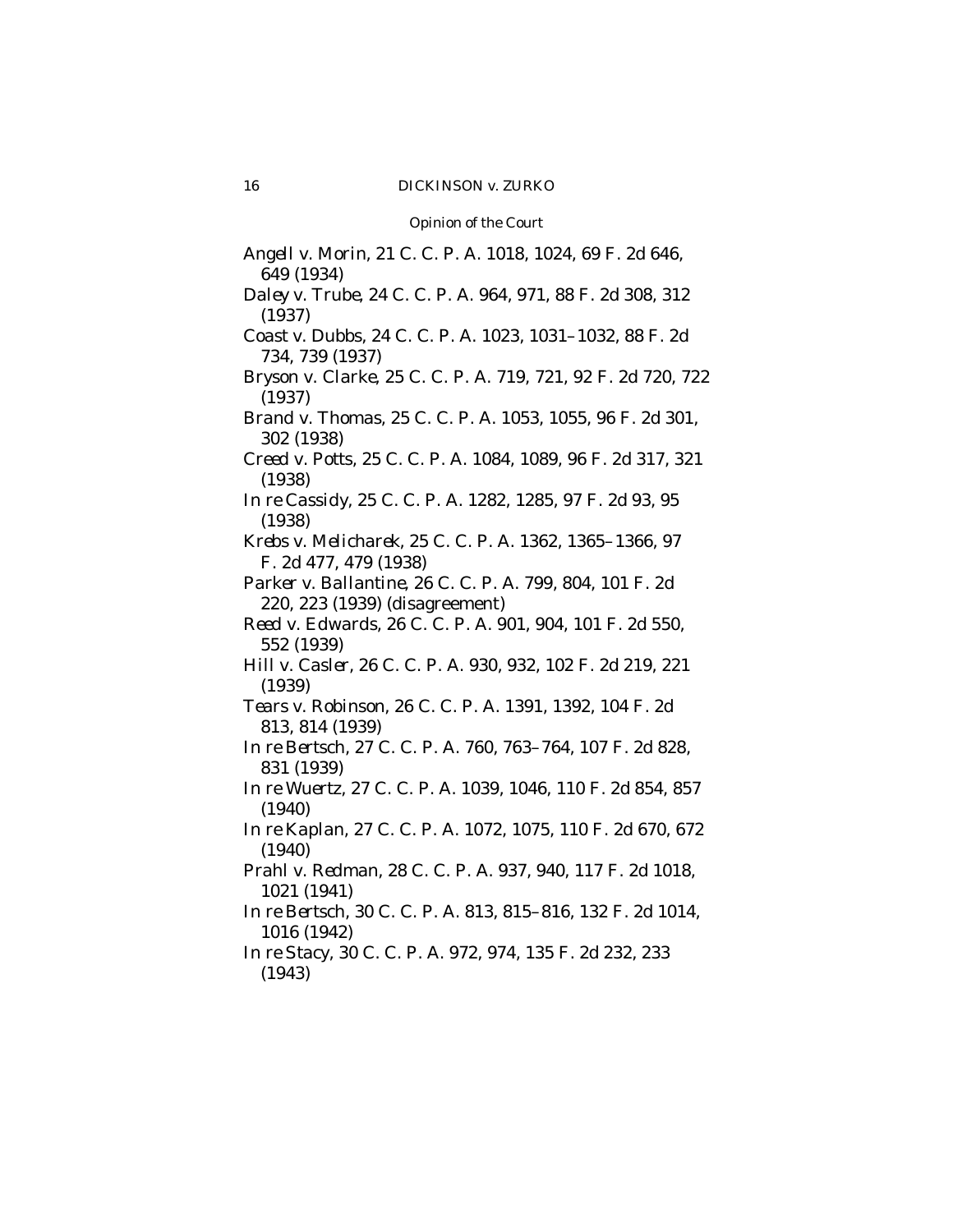*Poulsen* v. *McDowell*, 31 C. C. P. A. 1006, 1011, 142 F. 2d 267, 270 (1944)

*Pinkerton* v. *Stahly*, 32 C. C. P. A. 723, 728, 144 F. 2d 881, 885 (1944)

Cases Referring to Technical Complexity/Agency Expertise

*In re Engelhardt*, 17 C. C. P. A. 1244, 1251, 40 F. 2d 760, 764 (1930)

*In re McDonald*, 18 C. C. P. A. 1099, 1102, 47 F. 2d 802, 804 (1931)

*In re Hermans*, 18 C. C. P. A. 1211, 1212, 48 F. 2d 386, 387 (1931)

*In re Batcher*, 19 C. C. P. A. 1275, 1278, 59 F. 2d 461, 463 (1932)

*In re Carlton*, 27 C. C. P. A. 1102, 1105, 111 F. 2d 190, 192 (1940)

*Farnsworth* v. *Brown*, 29 C. C. P. A. 740, 749, 124 F. 2d 208, 214 (1941)

*In re Ubbelhode*, 29 C. C. P. A. 1042, 1046, 128 F. 2d 453, 456 (1942)

*In re Cohen*, 30 C. C. P. A. 876, 880, 133 F. 2d 924, 926 (1943)

*In re Ruzicka*, 32 C. C. P. A. 1165, 1169, 150 F. 2d 550, 553 (1945)

*In re Allbright*, 33 C. C. P. A. 760, 764, 152 F. 2d 984, 986 (1946)

Cases Referring to Agreement Within the Agency

*Beidler* v. *Caps*, 17 C. C. P. A. 703, 705, 36 F. 2d 122, 123 (1929)

*Stern* v. *Schroeder*, 17 C. C. P. A. 690, 696–697, 36 F. 2d 518, 521–522 (1929)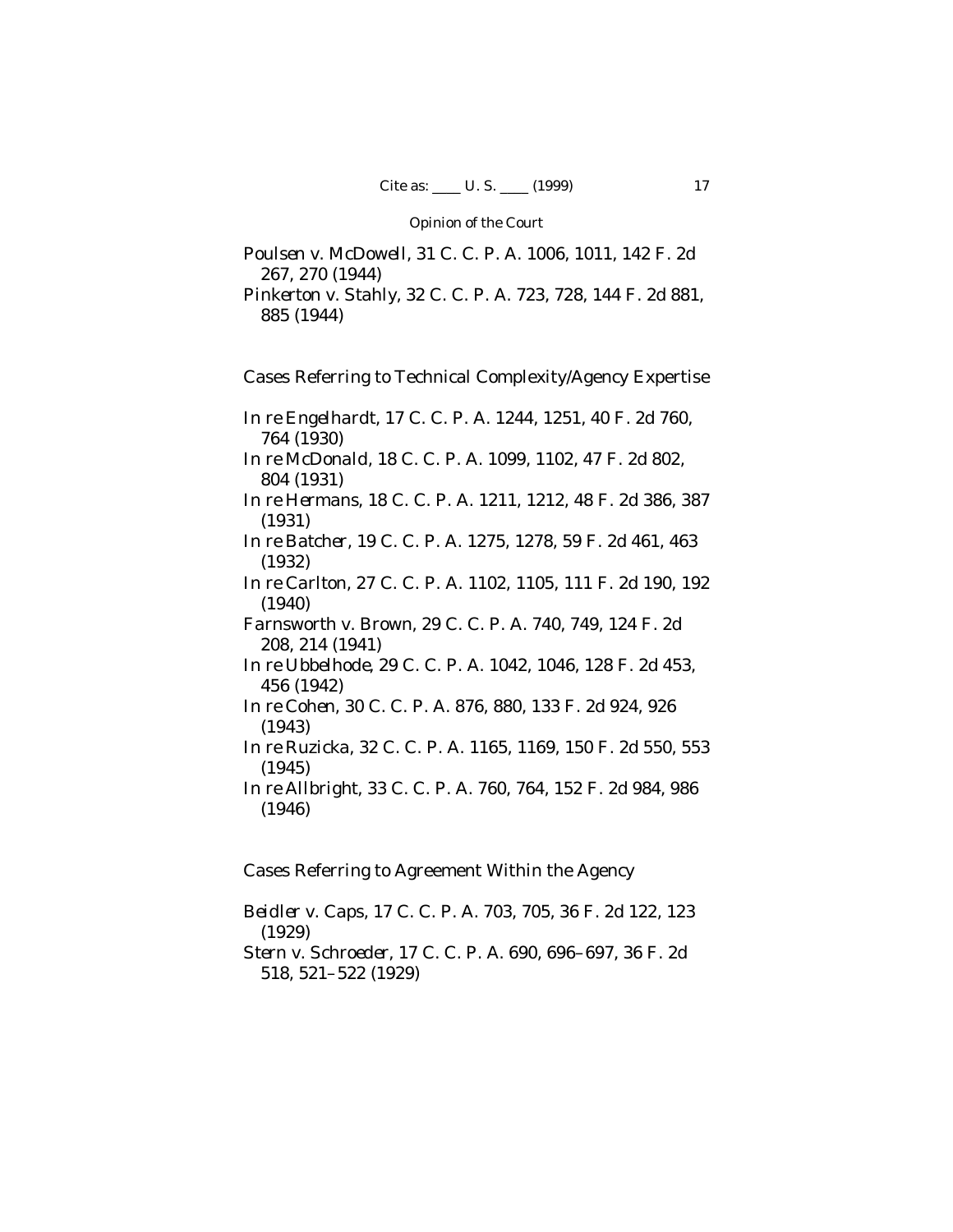*Janette* v. *Folds*, 17 C. C. P. A. 879, 881, 38 F. 2d 361, 362 (1930) *In re Moulton*, 17 C. C. P. A. 891, 892, 38 F. 2d 359, 360 (1930) *In re Banner*, 17 C. C. P. A. 1086, 1090, 39 F. 2d 690, 692 (1930) *In re Walter*, 17 C. C. P. A. 982, 983, 39 F. 2d 724, 724 (1930) *Pengilly* v. *Copeland*, 17 C. C. P. A. 1143, 1145, 40 F. 2d 995, 996 (1930) *Thompson* v. *Pettis*, 18 C. C. P. A. 755, 757, 44 F. 2d 420, 421 (1930) *In re Kochendorfer*, 18 C. C. P. A. 761, 763, 44 F. 2d 418, 419 (1930) *In re Dickerman*, 18 C. C. P. A. 766, 768, 44 F. 2d 876, 877 (1930) *Bennett* v. *Fitzgerald*, 18 C. C. P. A. 1201, 1202, 48 F. 2d 917, 918 (1931) *In re Doherty*, 18 C. C. P. A. 1278, 1280, 48 F. 2d 952, 953 (1931) *In re Murray*, 19 C. C. P. A. 766, 767–768, 53 F. 2d 540, 541 (1931) *In re Breer*, 19 C. C. P. A. 929, 931, 55 F. 2d 485, 486 (1932) *Robbins* v. *Steinbart*, 19 C. C. P. A. 1069, 1072, 57 F. 2d 378, 379 (1932) *Henry* v. *Harris*, 19 C. C. P. A. 1092, 1096–1097, 56 F. 2d 864, 866 (1932) *Fageol* v. *Midboe*, 19 C. C. P. A. 1117, 1122, 56 F. 2d 867, 870 (1932) *Gamble* v. *Church*, 19 C. C. P. A. 1145, 1146, 57 F. 2d 761, 762 (1932) *Thompson* v. *Fawick*, 20 C. C. P. A. 953, 956, 64 F. 2d 125, 127 (1933) *Evans* v. *Clocker*, 20 C. C. P. A. 956, 960, 64 F. 2d 137, 139 (1933)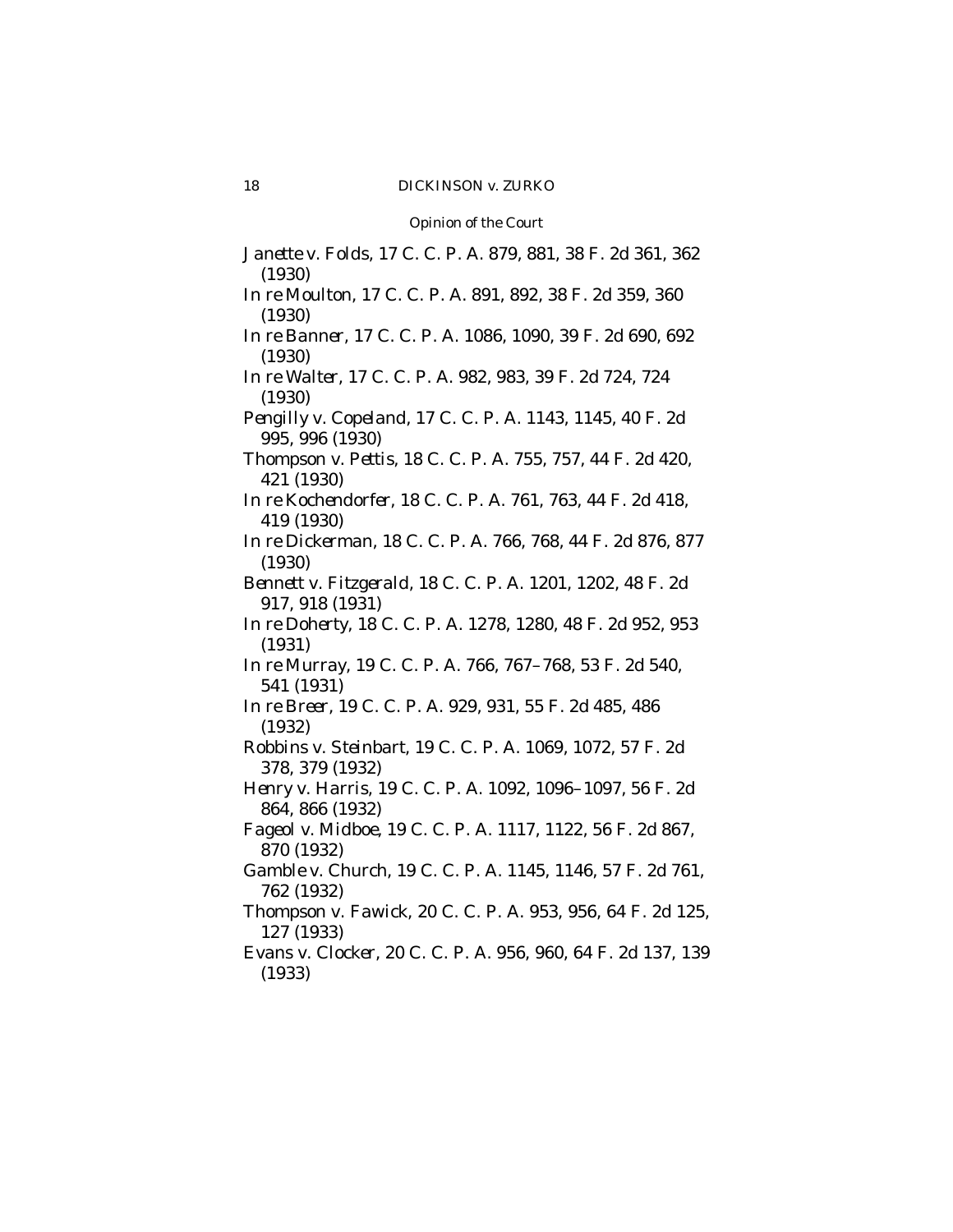*In re Bloch*, 20 C. C. P. A. 1180, 1183, 65 F. 2d 268, 269 (1933) *In re Snyder*, 21 C. C. P. A. 720, 722, 67 F. 2d 493, 495 (1933) *Osgood* v. *Ridderstrom*, 21 C. C. P. A. 1176, 1182, 71 F. 2d 191, 195 (1934) *Urschel* v. *Crawford*, 22 C. C. P. A. 727, 730, 73 F. 2d 510, 511 (1934) *Marine* v. *Wright*, 22 C. C. P. A. 946, 948–949, 74 F. 2d 996, 997 (1935) *Berman* v. *Rondelle*, 22 C. C. P. A. 1049, 1052, 75 F. 2d 845, 847 (1935) *Tomlin* v. *Dunlap*, 24 C. C. P. A. 1108, 1114, 88 F. 2d 727, 731 (1937) *Lasker* v. *Kurowski*, 24 C. C. P. A. 1253, 1256, 90 F. 2d 132, 134 (1937) *In re Taylor*, 25 C. C. P. A. 709, 711, 92 F. 2d 705, 706 (1937) *In re Adamson*, 25 C. C. P. A. 726, 729–730, 92 F. 2d 717, 720 (1937) *Adams* v. *Stuller*, 25 C. C. P. A. 865, 870, 94 F. 2d 403, 406 (1938) *Ellis* v. *Maddox*, 25 C. C. P. A. 1045, 1053, 96 F. 2d 308, 314 (1938) *Kauffman* v. *Etten*, 25 C. C. P. A. 1127, 1134, 97 F. 2d 134, 139 (1938) *Kindelmann* v. *Morsbach*, 25 C. C. P. A. 1344, 1349, 97 F. 2d 796, 799–800 (1938) *King* v. *Young*, 26 C. C. P. A. 762, 771, 100 F. 2d 663, 670 (1938) *Meuer* v. *Schellenger*, 26 C. C. P. A. 1430, 1434, 104 F. 2d 949, 952 (1939) *McBride* v. *Teeple*, 27 C. C. P. A. 961, 972, 109 F. 2d 789, 797, cert. denied, 311 U. S. 649 (1940) *Vickery* v. *Barnhart*, 28 C. C. P. A. 979, 982, 118 F. 2d 578, 581 (1941)